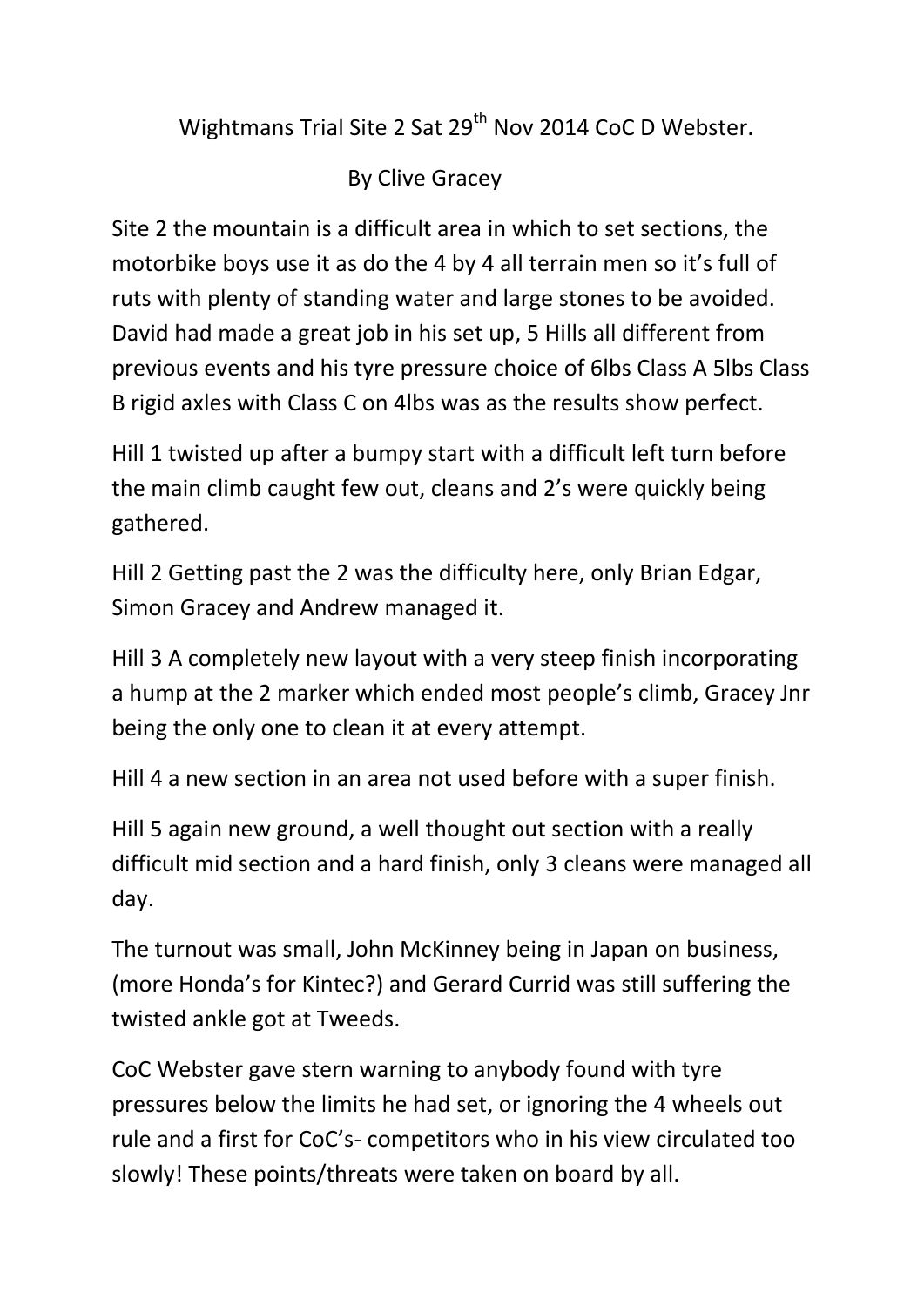And so off we set 5 Hills to be done 4 times, a nice day to be out, dry overhead and not cold, ground conditions ideal for a trial.

By the end of lap 1 Brian Edgar not today in his Crossle having had 'Kintec' rebuild the engine of his second mount was using it to good effect finishing the lap on 5 to Simon Graceys 6 and Andrew McKinney's 8. In Class B Michael McBratney had the lead on 13 followed by Geoff McKay on 15 and Harry Barr 17.

Lap 2 and Hill 5 was sorting the field out, the unwary got 5's only Mervyn McKinney managed a super 2. Brian was on 13 to Simons 14 with Andrew on 16.Michael McBratney still held the lead in Class B on 25 to Geoff's 30 and Harry Barr's 27.

Lap 3 and Gracey jnr got his act together going round on 2 lost to Brian Edgar's 4 and slipping into the action all of a sudden Tom McKinney on 6 lost, where had he come from? The lead now changed with Simon on 16 to Brian's 17 and Harry Barr got his act together with a round on 10 and the lead in Class B.

Lap 4 and experience showed, Brian Edgar drove a superb controlled lap losing only 2 and Simon Gracey having done just that in his previous lap this time failed to clean Hill's 4 and 5 losing a total of 9 leaving him on 25 to Brian's 19 and the win.Oh dear but that's trialling. Mervyn McKinney had a so so day but looked set for 3 rd place on 38-not so brother Tom also had slipped in a score of 38 and more importantly 5 cleans to Mervyns 2 so he took the  $3^{rd}$  slot-you couldn't make it up Trevor.

So that finished a great day at Wightmans and we are back to what is called Wightmans grass in 2 weeks, something to look forward to.

The Mountain is a difficult site to set and David and Ewan had made a grand job of it, results were calculated at The Millbrook Lodge